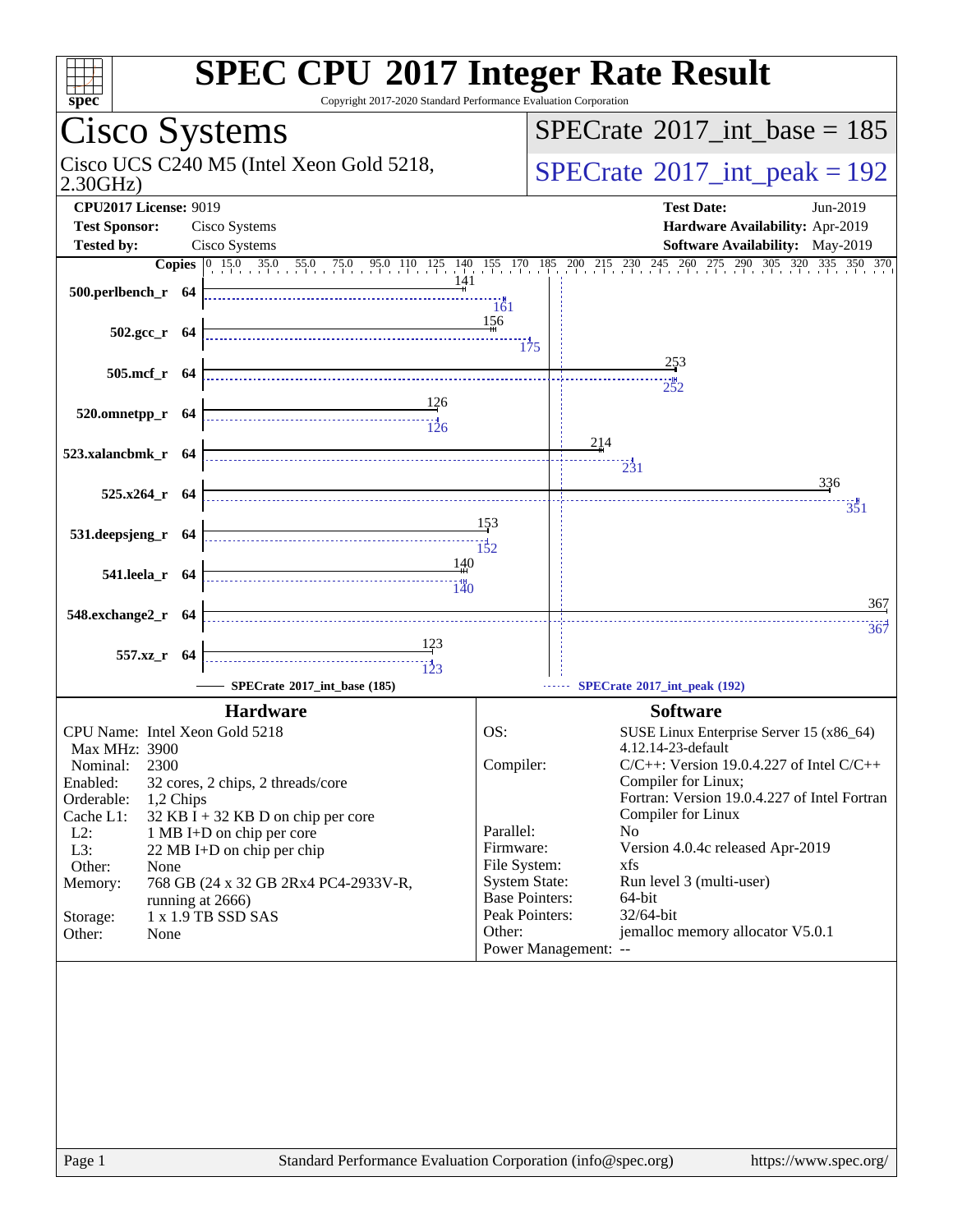

Copyright 2017-2020 Standard Performance Evaluation Corporation

## Cisco Systems

 $SPECrate$ <sup>®</sup>[2017\\_int\\_base =](http://www.spec.org/auto/cpu2017/Docs/result-fields.html#SPECrate2017intbase) 185

2.30GHz)

Cisco UCS C240 M5 (Intel Xeon Gold 5218,  $SPECTate^{\circ}2017\_int\_peak = 192$ 

**[CPU2017 License:](http://www.spec.org/auto/cpu2017/Docs/result-fields.html#CPU2017License)** 9019 **[Test Date:](http://www.spec.org/auto/cpu2017/Docs/result-fields.html#TestDate)** Jun-2019 **[Test Sponsor:](http://www.spec.org/auto/cpu2017/Docs/result-fields.html#TestSponsor)** Cisco Systems **[Hardware Availability:](http://www.spec.org/auto/cpu2017/Docs/result-fields.html#HardwareAvailability)** Apr-2019 **[Tested by:](http://www.spec.org/auto/cpu2017/Docs/result-fields.html#Testedby)** Cisco Systems **[Software Availability:](http://www.spec.org/auto/cpu2017/Docs/result-fields.html#SoftwareAvailability)** May-2019

#### **[Results Table](http://www.spec.org/auto/cpu2017/Docs/result-fields.html#ResultsTable)**

|                                                                                                     | <b>Base</b>   |                |                |                |              | <b>Peak</b>    |            |               |                |              |                |              |                |              |
|-----------------------------------------------------------------------------------------------------|---------------|----------------|----------------|----------------|--------------|----------------|------------|---------------|----------------|--------------|----------------|--------------|----------------|--------------|
| <b>Benchmark</b>                                                                                    | <b>Copies</b> | <b>Seconds</b> | Ratio          | <b>Seconds</b> | <b>Ratio</b> | <b>Seconds</b> | Ratio      | <b>Copies</b> | <b>Seconds</b> | <b>Ratio</b> | <b>Seconds</b> | <b>Ratio</b> | <b>Seconds</b> | <b>Ratio</b> |
| 500.perlbench_r                                                                                     | 64            | 724            | 141            | 725            | 141          | 732            | 139        | 64            | 628            | 162          | 632            | 161          | 633            | 161          |
| $502.\text{gcc}$ _r                                                                                 | 64            | 587            | 154            | 577            | 157          | 582            | 156        | 64            | 517            | 175          | 516            | 176          | 518            | 175          |
| $505$ .mcf r                                                                                        | 64            | 409            | 253            | 408            | 254          | 408            | 253        | 64            | 408            | 254          | 410            | 252          | 411            | 252          |
| 520.omnetpp_r                                                                                       | 64            | 668            | 126            | 668            | 126          | 669            | 126        | 64            | 666            | 126          | 668            | 126          | 668            | 126          |
| 523.xalancbmk r                                                                                     | 64            | 317            | 214            | 318            | 212          | 315            | 215        | 64            | 294            | 230          | 293            | 231          | 293            | 231          |
| 525.x264 r                                                                                          | 64            | 333            | 336            | 333            | 336          | 333            | 336        | 64            | 320            | 350          | 319            | 351          | 319            | 352          |
| $531.$ deepsjeng $_r$                                                                               | 64            | 480            | 153            | 481            | 153          | 480            | <b>153</b> | 64            | 481            | 153          | 481            | 152          | 482            | 152          |
| 541.leela r                                                                                         | 64            | 758            | 140            | 767            | 138          | 748            | 142        | 64            | 759            | <b>140</b>   | 766            | 138          | 752            | 141          |
| 548.exchange2_r                                                                                     | 64            | 457            | 367            | 457            | 367          | 457            | 367        | 64            | 457            | 367          | 457            | 367          | 457            | 367          |
| 557.xz r                                                                                            | 64            | 562            | 123            | 562            | 123          | 562            | 123        | 64            | 562            | 123          | 563            | 123          | 562            | <u>123</u>   |
| $SPECrate^{\circ}2017$ int base =                                                                   |               |                | 185            |                |              |                |            |               |                |              |                |              |                |              |
| $C1$ $A0$ $A1$ $A2$ $A3$ $A4$ $A5$ $A6$ $A7$ $A8$ $A9$ $A1$ $A1$ $A2$ $A3$ $A1$ $A2$ $A3$ $A1$ $A2$ |               |                | $\overline{a}$ |                |              |                |            |               |                |              |                |              |                |              |

**[SPECrate](http://www.spec.org/auto/cpu2017/Docs/result-fields.html#SPECrate2017intpeak)[2017\\_int\\_peak =](http://www.spec.org/auto/cpu2017/Docs/result-fields.html#SPECrate2017intpeak) 192**

Results appear in the [order in which they were run](http://www.spec.org/auto/cpu2017/Docs/result-fields.html#RunOrder). Bold underlined text [indicates a median measurement](http://www.spec.org/auto/cpu2017/Docs/result-fields.html#Median).

#### **[Submit Notes](http://www.spec.org/auto/cpu2017/Docs/result-fields.html#SubmitNotes)**

 The numactl mechanism was used to bind copies to processors. The config file option 'submit' was used to generate numactl commands to bind each copy to a specific processor. For details, please see the config file.

#### **[Operating System Notes](http://www.spec.org/auto/cpu2017/Docs/result-fields.html#OperatingSystemNotes)**

Stack size set to unlimited using "ulimit -s unlimited"

#### **[General Notes](http://www.spec.org/auto/cpu2017/Docs/result-fields.html#GeneralNotes)**

Environment variables set by runcpu before the start of the run: LD\_LIBRARY\_PATH = "/home/cpu2017/lib/intel64:/home/cpu2017/lib/ia32:/home/cpu2017/je5.0.1-32" Binaries compiled on a system with 1x Intel Core i9-7900X CPU + 32GB RAM memory using Redhat Enterprise Linux 7.5 Transparent Huge Pages enabled by default Prior to runcpu invocation Filesystem page cache synced and cleared with: sync; echo 3> /proc/sys/vm/drop\_caches runcpu command invoked through numactl i.e.: numactl --interleave=all runcpu <etc> NA: The test sponsor attests, as of date of publication, that CVE-2017-5754 (Meltdown) is mitigated in the system as tested and documented. Yes: The test sponsor attests, as of date of publication, that CVE-2017-5753 (Spectre variant 1) is mitigated in the system as tested and documented. Yes: The test sponsor attests, as of date of publication, that CVE-2017-5715 (Spectre variant 2)

**(Continued on next page)**

| Page 2<br>Standard Performance Evaluation Corporation (info@spec.org)<br>https://www.spec.org/ |
|------------------------------------------------------------------------------------------------|
|------------------------------------------------------------------------------------------------|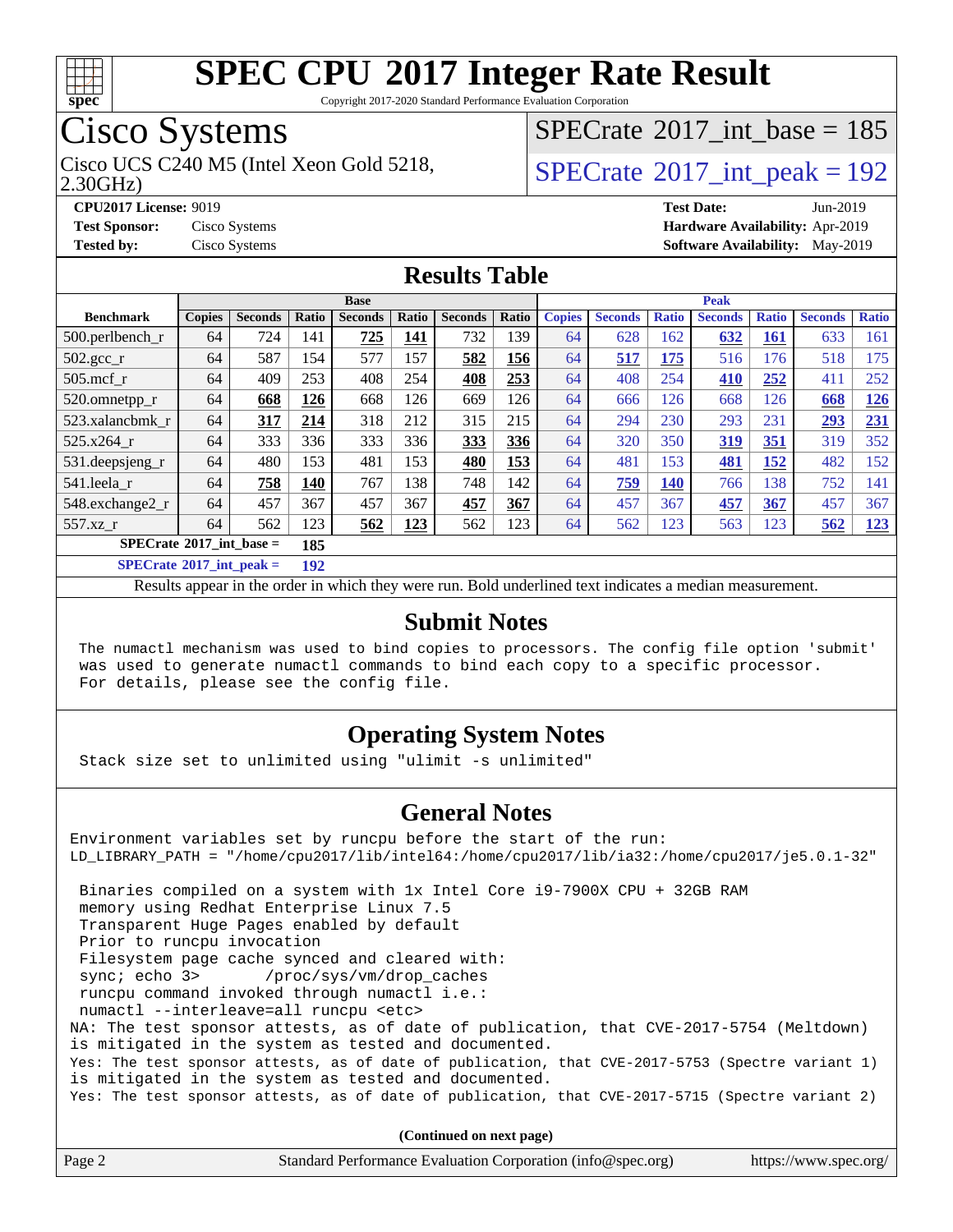

Copyright 2017-2020 Standard Performance Evaluation Corporation

## Cisco Systems

2.30GHz)

 $SPECTate$ <sup>®</sup>[2017\\_int\\_base =](http://www.spec.org/auto/cpu2017/Docs/result-fields.html#SPECrate2017intbase) 185

Cisco UCS C240 M5 (Intel Xeon Gold 5218,  $\vert$ [SPECrate](http://www.spec.org/auto/cpu2017/Docs/result-fields.html#SPECrate2017intpeak)®[2017\\_int\\_peak = 1](http://www.spec.org/auto/cpu2017/Docs/result-fields.html#SPECrate2017intpeak)92

**[Test Sponsor:](http://www.spec.org/auto/cpu2017/Docs/result-fields.html#TestSponsor)** Cisco Systems **[Hardware Availability:](http://www.spec.org/auto/cpu2017/Docs/result-fields.html#HardwareAvailability)** Apr-2019

**[CPU2017 License:](http://www.spec.org/auto/cpu2017/Docs/result-fields.html#CPU2017License)** 9019 **[Test Date:](http://www.spec.org/auto/cpu2017/Docs/result-fields.html#TestDate)** Jun-2019 **[Tested by:](http://www.spec.org/auto/cpu2017/Docs/result-fields.html#Testedby)** Cisco Systems **[Software Availability:](http://www.spec.org/auto/cpu2017/Docs/result-fields.html#SoftwareAvailability)** May-2019

#### **[General Notes \(Continued\)](http://www.spec.org/auto/cpu2017/Docs/result-fields.html#GeneralNotes)**

is mitigated in the system as tested and documented. jemalloc, a general purpose malloc implementation built with the RedHat Enterprise 7.5, and the system compiler gcc 4.8.5 sources available from jemalloc.net or <https://github.com/jemalloc/jemalloc/releases> **[Platform Notes](http://www.spec.org/auto/cpu2017/Docs/result-fields.html#PlatformNotes)** BIOS Settings: Intel HyperThreading Technology set to Enabled SNC set to Enabled IMC Interleaving set to 1-way Interleave Patrol Scrub set to Disabled Sysinfo program /home/cpu2017/bin/sysinfo Rev: r5974 of 2018-05-19 9bcde8f2999c33d61f64985e45859ea9 running on linux-senl Mon Jun 17 20:29:52 2019 SUT (System Under Test) info as seen by some common utilities. For more information on this section, see <https://www.spec.org/cpu2017/Docs/config.html#sysinfo> From /proc/cpuinfo model name : Intel(R) Xeon(R) Gold 5218 CPU @ 2.30GHz 2 "physical id"s (chips) 64 "processors" cores, siblings (Caution: counting these is hw and system dependent. The following excerpts from /proc/cpuinfo might not be reliable. Use with caution.) cpu cores : 16 siblings : 32 physical 0: cores 0 1 2 3 4 5 6 7 8 9 10 11 12 13 14 15 physical 1: cores 0 1 2 3 4 5 6 7 8 9 10 11 12 13 14 15 From lscpu: Architecture: x86\_64 CPU op-mode(s): 32-bit, 64-bit Byte Order: Little Endian  $CPU(s):$  64 On-line CPU(s) list: 0-63 Thread(s) per core: 2 Core(s) per socket: 16 Socket(s): 2 NUMA node(s): 4 Vendor ID: GenuineIntel CPU family: 6 Model: 85 Model name: Intel(R) Xeon(R) Gold 5218 CPU @ 2.30GHz Stepping: 6 **(Continued on next page)**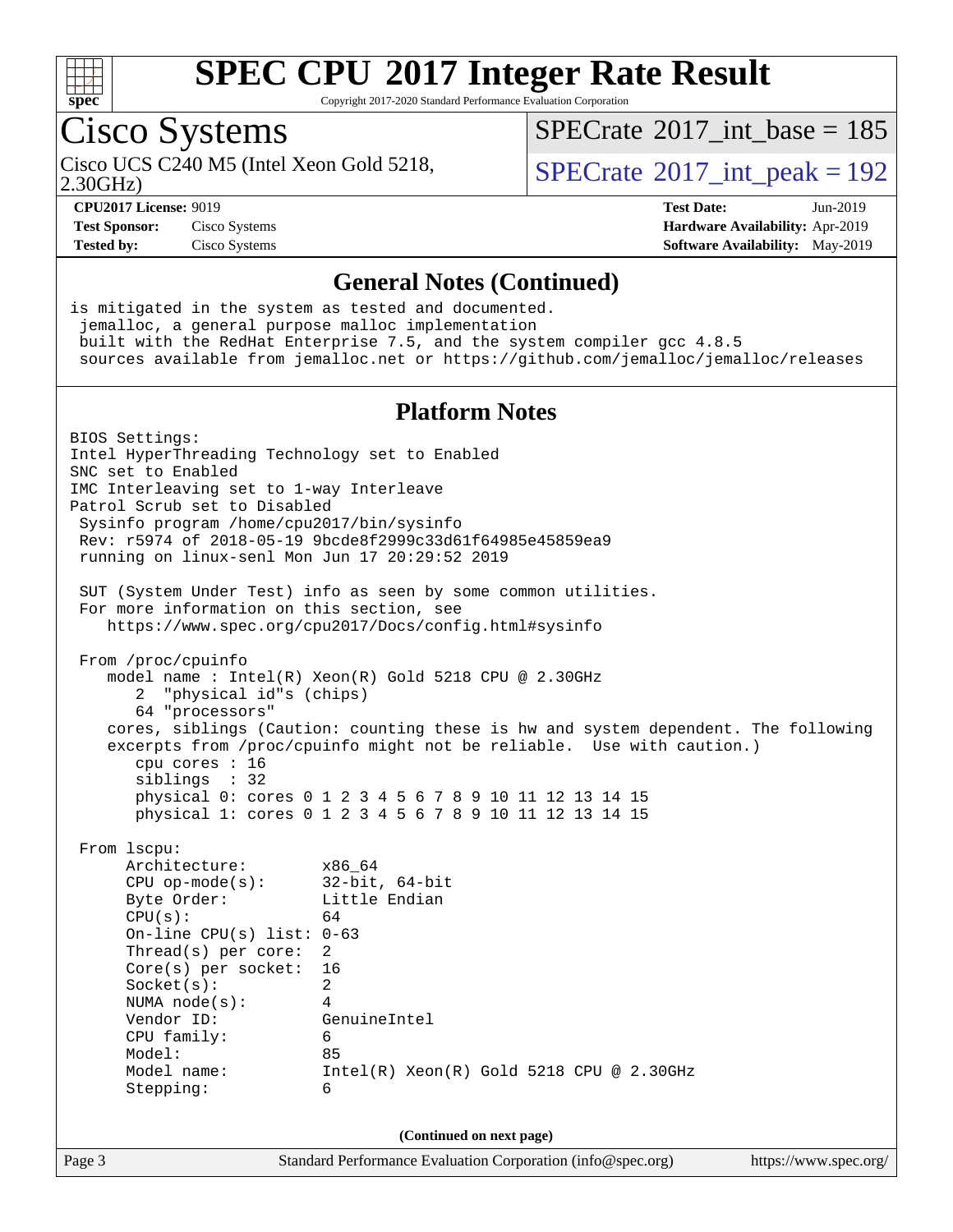

2.30GHz)

## **[SPEC CPU](http://www.spec.org/auto/cpu2017/Docs/result-fields.html#SPECCPU2017IntegerRateResult)[2017 Integer Rate Result](http://www.spec.org/auto/cpu2017/Docs/result-fields.html#SPECCPU2017IntegerRateResult)**

Copyright 2017-2020 Standard Performance Evaluation Corporation

Cisco Systems

 $SPECrate$ <sup>®</sup>[2017\\_int\\_base =](http://www.spec.org/auto/cpu2017/Docs/result-fields.html#SPECrate2017intbase) 185

Cisco UCS C240 M5 (Intel Xeon Gold 5218,  $SPECrate^{\circ}2017\_int\_peak = 192$  $SPECrate^{\circ}2017\_int\_peak = 192$ 

**[CPU2017 License:](http://www.spec.org/auto/cpu2017/Docs/result-fields.html#CPU2017License)** 9019 **[Test Date:](http://www.spec.org/auto/cpu2017/Docs/result-fields.html#TestDate)** Jun-2019

**[Test Sponsor:](http://www.spec.org/auto/cpu2017/Docs/result-fields.html#TestSponsor)** Cisco Systems **[Hardware Availability:](http://www.spec.org/auto/cpu2017/Docs/result-fields.html#HardwareAvailability)** Apr-2019 **[Tested by:](http://www.spec.org/auto/cpu2017/Docs/result-fields.html#Testedby)** Cisco Systems **[Software Availability:](http://www.spec.org/auto/cpu2017/Docs/result-fields.html#SoftwareAvailability)** May-2019

**[Platform Notes \(Continued\)](http://www.spec.org/auto/cpu2017/Docs/result-fields.html#PlatformNotes)**

|                                                          | I lativi in Twics (Continueu)                                                                                                                                              |  |  |  |  |  |  |
|----------------------------------------------------------|----------------------------------------------------------------------------------------------------------------------------------------------------------------------------|--|--|--|--|--|--|
| CPU MHz:                                                 | 2300.000                                                                                                                                                                   |  |  |  |  |  |  |
| CPU max MHz:                                             | 3900.0000                                                                                                                                                                  |  |  |  |  |  |  |
| CPU min MHz:                                             | 1000.0000                                                                                                                                                                  |  |  |  |  |  |  |
| BogoMIPS:                                                | 4600.00                                                                                                                                                                    |  |  |  |  |  |  |
| Virtualization:                                          | $VT - x$                                                                                                                                                                   |  |  |  |  |  |  |
| L1d cache:                                               | 32K                                                                                                                                                                        |  |  |  |  |  |  |
| Lli cache:                                               | 32K                                                                                                                                                                        |  |  |  |  |  |  |
| $L2$ cache:                                              | 1024K                                                                                                                                                                      |  |  |  |  |  |  |
| L3 cache:                                                | 22528K                                                                                                                                                                     |  |  |  |  |  |  |
| NUMA node0 CPU(s):                                       | $0 - 3$ , $8 - 11$ , $32 - 35$ , $40 - 43$                                                                                                                                 |  |  |  |  |  |  |
|                                                          | NUMA nodel CPU(s): 4-7, 12-15, 36-39, 44-47                                                                                                                                |  |  |  |  |  |  |
| NUMA $node2$ $CPU(s):$                                   | 16-19, 24-27, 48-51, 56-59                                                                                                                                                 |  |  |  |  |  |  |
| NUMA $node3$ $CPU(s):$                                   | 20-23, 28-31, 52-55, 60-63                                                                                                                                                 |  |  |  |  |  |  |
| Flags:                                                   | fpu vme de pse tsc msr pae mce cx8 apic sep mtrr pge mca cmov                                                                                                              |  |  |  |  |  |  |
|                                                          | pat pse36 clflush dts acpi mmx fxsr sse sse2 ss ht tm pbe syscall nx pdpelgb rdtscp<br>lm constant_tsc art arch_perfmon pebs bts rep_good nopl xtopology nonstop_tsc cpuid |  |  |  |  |  |  |
|                                                          | aperfmperf tsc_known_freq pni pclmulqdq dtes64 monitor ds_cpl vmx smx est tm2 ssse3                                                                                        |  |  |  |  |  |  |
|                                                          | sdbg fma cx16 xtpr pdcm pcid dca sse4_1 sse4_2 x2apic movbe popcnt                                                                                                         |  |  |  |  |  |  |
|                                                          | tsc_deadline_timer aes xsave avx f16c rdrand lahf_lm abm 3dnowprefetch cpuid_fault                                                                                         |  |  |  |  |  |  |
|                                                          | epb cat_13 cdp_13 invpcid_single intel_ppin mba tpr_shadow vnmi flexpriority ept                                                                                           |  |  |  |  |  |  |
|                                                          | vpid fsgsbase tsc_adjust bmil hle avx2 smep bmi2 erms invpcid rtm cqm mpx rdt_a<br>avx512f avx512dq rdseed adx smap clflushopt clwb intel_pt avx512cd avx512bw avx512vl    |  |  |  |  |  |  |
|                                                          |                                                                                                                                                                            |  |  |  |  |  |  |
|                                                          | xsaveopt xsavec xgetbvl xsaves cqm_llc cqm_occup_llc cqm_mbm_total cqm_mbm_local<br>ibpb ibrs stibp dtherm ida arat pln pts hwp hwp_act_window hwp_epp hwp_pkg_req pku     |  |  |  |  |  |  |
|                                                          | ospke avx512_vnni arch_capabilities ssbd                                                                                                                                   |  |  |  |  |  |  |
|                                                          |                                                                                                                                                                            |  |  |  |  |  |  |
| /proc/cpuinfo cache data                                 |                                                                                                                                                                            |  |  |  |  |  |  |
| cache size $: 22528$ KB                                  |                                                                                                                                                                            |  |  |  |  |  |  |
|                                                          |                                                                                                                                                                            |  |  |  |  |  |  |
|                                                          | From numactl --hardware WARNING: a numactl 'node' might or might not correspond to a                                                                                       |  |  |  |  |  |  |
| physical chip.                                           |                                                                                                                                                                            |  |  |  |  |  |  |
| $available: 4 nodes (0-3)$                               |                                                                                                                                                                            |  |  |  |  |  |  |
|                                                          | node 0 cpus: 0 1 2 3 8 9 10 11 32 33 34 35 40 41 42 43                                                                                                                     |  |  |  |  |  |  |
| node 0 size: 192103 MB                                   |                                                                                                                                                                            |  |  |  |  |  |  |
| node 0 free: 188246 MB                                   |                                                                                                                                                                            |  |  |  |  |  |  |
| node 1 cpus: 4 5 6 7 12 13 14 15 36 37 38 39 44 45 46 47 |                                                                                                                                                                            |  |  |  |  |  |  |
| node 1 size: 193527 MB                                   |                                                                                                                                                                            |  |  |  |  |  |  |
| node 1 free: 189816 MB                                   |                                                                                                                                                                            |  |  |  |  |  |  |
|                                                          | node 2 cpus: 16 17 18 19 24 25 26 27 48 49 50 51 56 57 58 59                                                                                                               |  |  |  |  |  |  |
| node 2 size: 193498 MB                                   |                                                                                                                                                                            |  |  |  |  |  |  |
| node 2 free: 189897 MB                                   |                                                                                                                                                                            |  |  |  |  |  |  |
|                                                          | node 3 cpus: 20 21 22 23 28 29 30 31 52 53 54 55 60 61 62 63                                                                                                               |  |  |  |  |  |  |
| node 3 size: 193526 MB                                   |                                                                                                                                                                            |  |  |  |  |  |  |
| node 3 free: 189795 MB                                   |                                                                                                                                                                            |  |  |  |  |  |  |
| node distances:                                          |                                                                                                                                                                            |  |  |  |  |  |  |
| 0<br>$\mathbf 1$<br>node<br>2<br>3                       |                                                                                                                                                                            |  |  |  |  |  |  |
| 0:<br>11<br>10<br>21<br>21                               |                                                                                                                                                                            |  |  |  |  |  |  |
|                                                          |                                                                                                                                                                            |  |  |  |  |  |  |
|                                                          | (Continued on next page)                                                                                                                                                   |  |  |  |  |  |  |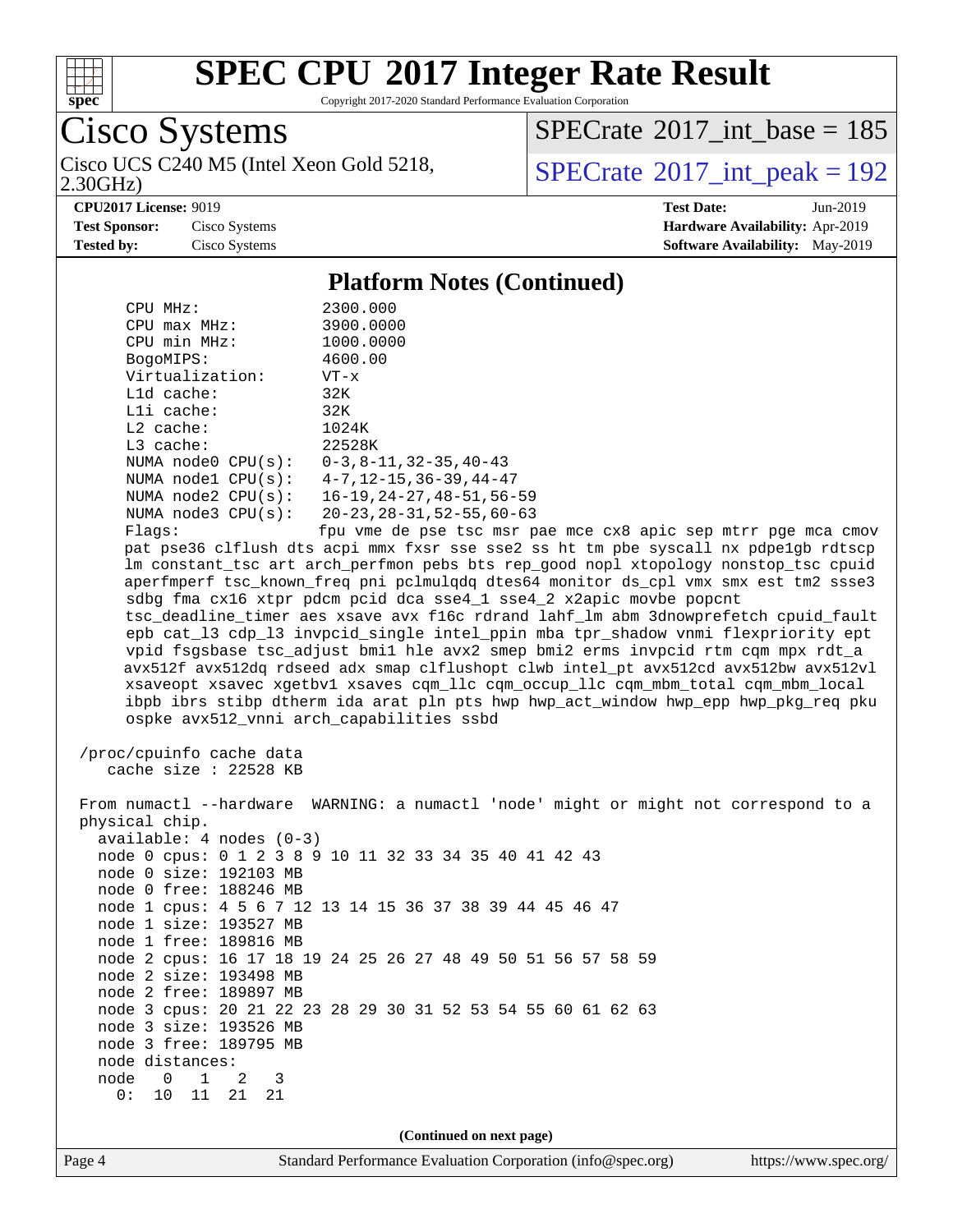

Copyright 2017-2020 Standard Performance Evaluation Corporation

Cisco Systems 2.30GHz) Cisco UCS C240 M5 (Intel Xeon Gold 5218,  $\vert$ [SPECrate](http://www.spec.org/auto/cpu2017/Docs/result-fields.html#SPECrate2017intpeak)®[2017\\_int\\_peak = 1](http://www.spec.org/auto/cpu2017/Docs/result-fields.html#SPECrate2017intpeak)92  $SPECTate$ <sup>®</sup>[2017\\_int\\_base =](http://www.spec.org/auto/cpu2017/Docs/result-fields.html#SPECrate2017intbase) 185 **[CPU2017 License:](http://www.spec.org/auto/cpu2017/Docs/result-fields.html#CPU2017License)** 9019 **[Test Date:](http://www.spec.org/auto/cpu2017/Docs/result-fields.html#TestDate)** Jun-2019 **[Test Sponsor:](http://www.spec.org/auto/cpu2017/Docs/result-fields.html#TestSponsor)** Cisco Systems **[Hardware Availability:](http://www.spec.org/auto/cpu2017/Docs/result-fields.html#HardwareAvailability)** Apr-2019 **[Tested by:](http://www.spec.org/auto/cpu2017/Docs/result-fields.html#Testedby)** Cisco Systems **[Software Availability:](http://www.spec.org/auto/cpu2017/Docs/result-fields.html#SoftwareAvailability)** May-2019 **[Platform Notes \(Continued\)](http://www.spec.org/auto/cpu2017/Docs/result-fields.html#PlatformNotes)** 1: 11 10 21 21 2: 21 21 10 11 3: 21 21 11 10 From /proc/meminfo MemTotal: 791200096 kB HugePages\_Total: 0<br>Hugepagesize: 2048 kB Hugepagesize: From /etc/\*release\* /etc/\*version\* os-release: NAME="SLES" VERSION="15" VERSION\_ID="15" PRETTY\_NAME="SUSE Linux Enterprise Server 15" ID="sles" ID\_LIKE="suse" ANSI\_COLOR="0;32" CPE\_NAME="cpe:/o:suse:sles:15" uname -a: Linux linux-senl 4.12.14-23-default #1 SMP Tue May 29 21:04:44 UTC 2018 (cd0437b) x86\_64 x86\_64 x86\_64 GNU/Linux Kernel self-reported vulnerability status: CVE-2017-5754 (Meltdown): Not affected CVE-2017-5753 (Spectre variant 1): Mitigation: \_\_user pointer sanitization CVE-2017-5715 (Spectre variant 2): Mitigation: Indirect Branch Restricted Speculation, IBPB, IBRS\_FW run-level 3 Jun 17 02:04 SPEC is set to: /home/cpu2017 Filesystem Type Size Used Avail Use% Mounted on /dev/sda2 xfs 333G 71G 263G 22% / Additional information from dmidecode follows. WARNING: Use caution when you interpret this section. The 'dmidecode' program reads system data which is "intended to allow hardware to be accurately determined", but the intent may not be met, as there are frequent changes to hardware, firmware, and the "DMTF SMBIOS" standard. BIOS Cisco Systems, Inc. C240M5.4.0.4c.0.0411190411 04/11/2019 Memory: 24x 0xCE00 M393A4K40CB2-CVF 32 GB 2 rank 2933, configured at 2666 (End of data from sysinfo program)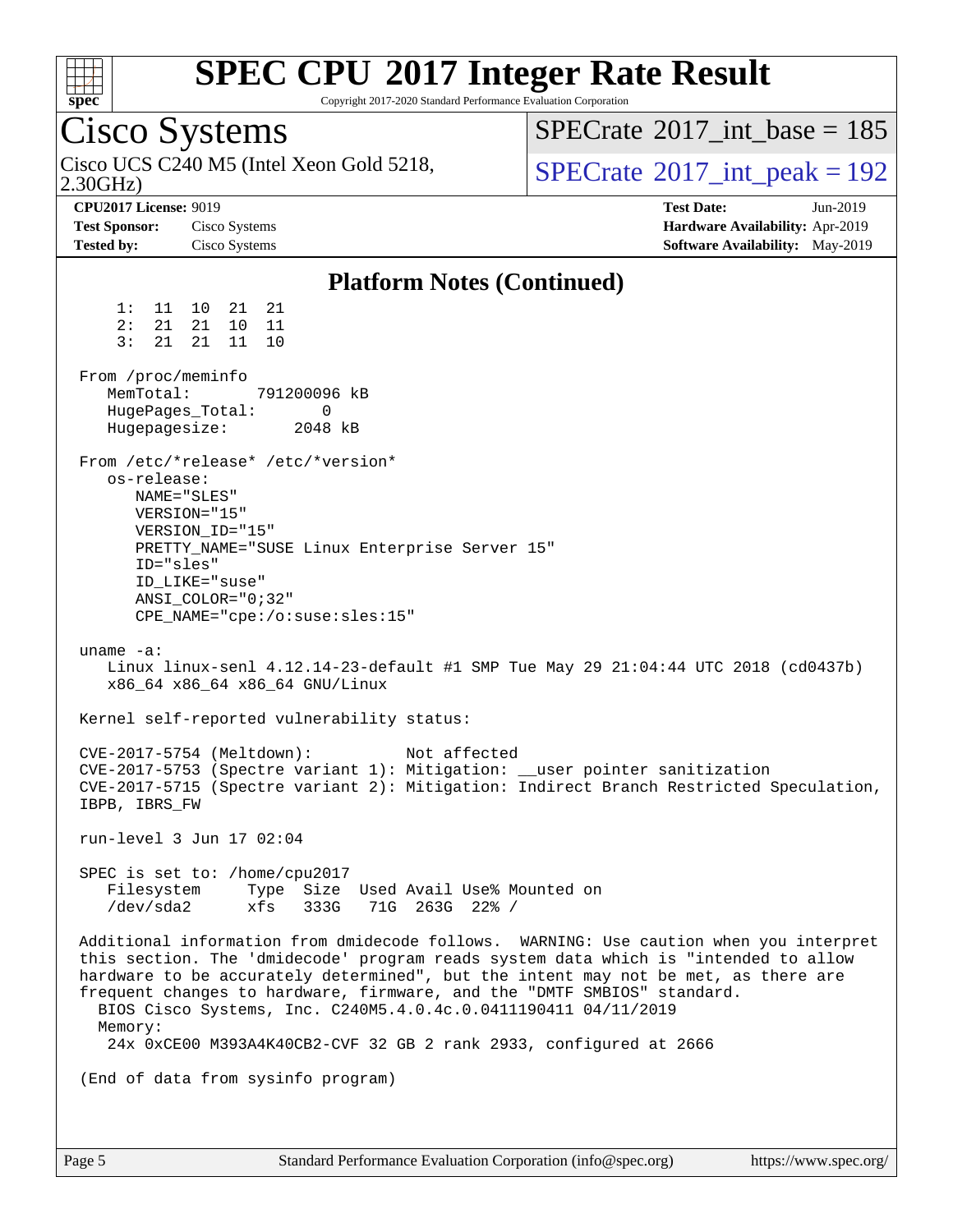

Copyright 2017-2020 Standard Performance Evaluation Corporation

## Cisco Systems

2.30GHz) Cisco UCS C240 M5 (Intel Xeon Gold 5218,  $SPECrate^{\circ}2017\_int\_peak = 192$  $SPECrate^{\circ}2017\_int\_peak = 192$ 

 $SPECrate$ <sup>®</sup>[2017\\_int\\_base =](http://www.spec.org/auto/cpu2017/Docs/result-fields.html#SPECrate2017intbase) 185

**[CPU2017 License:](http://www.spec.org/auto/cpu2017/Docs/result-fields.html#CPU2017License)** 9019 **[Test Date:](http://www.spec.org/auto/cpu2017/Docs/result-fields.html#TestDate)** Jun-2019 **[Test Sponsor:](http://www.spec.org/auto/cpu2017/Docs/result-fields.html#TestSponsor)** Cisco Systems **[Hardware Availability:](http://www.spec.org/auto/cpu2017/Docs/result-fields.html#HardwareAvailability)** Apr-2019 **[Tested by:](http://www.spec.org/auto/cpu2017/Docs/result-fields.html#Testedby)** Cisco Systems **[Software Availability:](http://www.spec.org/auto/cpu2017/Docs/result-fields.html#SoftwareAvailability)** May-2019

#### **[Compiler Version Notes](http://www.spec.org/auto/cpu2017/Docs/result-fields.html#CompilerVersionNotes)**

| $\vert$ 502.gcc_r(peak)<br>C                                                                                                                                                           |                       |
|----------------------------------------------------------------------------------------------------------------------------------------------------------------------------------------|-----------------------|
| Intel(R) C Intel(R) 64 Compiler for applications running on IA-32, Version<br>19.0.4.227 Build 20190416<br>Copyright (C) 1985-2019 Intel Corporation. All rights reserved.             |                       |
| $500. perlbench_r(base, peak) 502. gcc_r(base) 505. mcf_r(base, peak)$<br>C<br>$525.x264_r(base, peak) 557.xz_r(base, peak)$                                                           |                       |
| Intel(R) C Intel(R) 64 Compiler for applications running on Intel(R) 64,<br>Version 19.0.4.227 Build 20190416<br>Copyright (C) 1985-2019 Intel Corporation. All rights reserved.       |                       |
| $\vert$ 502.gcc_r(peak)<br>C                                                                                                                                                           |                       |
| Intel(R) C Intel(R) 64 Compiler for applications running on IA-32, Version<br>19.0.4.227 Build 20190416<br>Copyright (C) 1985-2019 Intel Corporation. All rights reserved.<br><u>.</u> |                       |
| 500.perlbench_r(base, peak) 502.gcc_r(base) 505.mcf_r(base, peak)<br>C<br>525.x264_r(base, peak) 557.xz_r(base, peak)                                                                  |                       |
| Intel(R) C Intel(R) 64 Compiler for applications running on Intel(R) 64,<br>Version 19.0.4.227 Build 20190416<br>Copyright (C) 1985-2019 Intel Corporation. All rights reserved.       |                       |
| $C++$   523.xalancbmk_r(peak)                                                                                                                                                          |                       |
| Intel(R) C++ Intel(R) 64 Compiler for applications running on IA-32, Version<br>19.0.4.227 Build 20190416<br>Copyright (C) 1985-2019 Intel Corporation. All rights reserved.           |                       |
| 520.omnetpp_r(base, peak) 523.xalancbmk_r(base)<br>$C++$<br>531.deepsjeng_r(base, peak) 541.leela_r(base, peak)                                                                        |                       |
| Intel(R) $C++$ Intel(R) 64 Compiler for applications running on Intel(R) 64,                                                                                                           |                       |
| (Continued on next page)<br>Page 6<br>Standard Performance Evaluation Corporation (info@spec.org)                                                                                      | https://www.spec.org/ |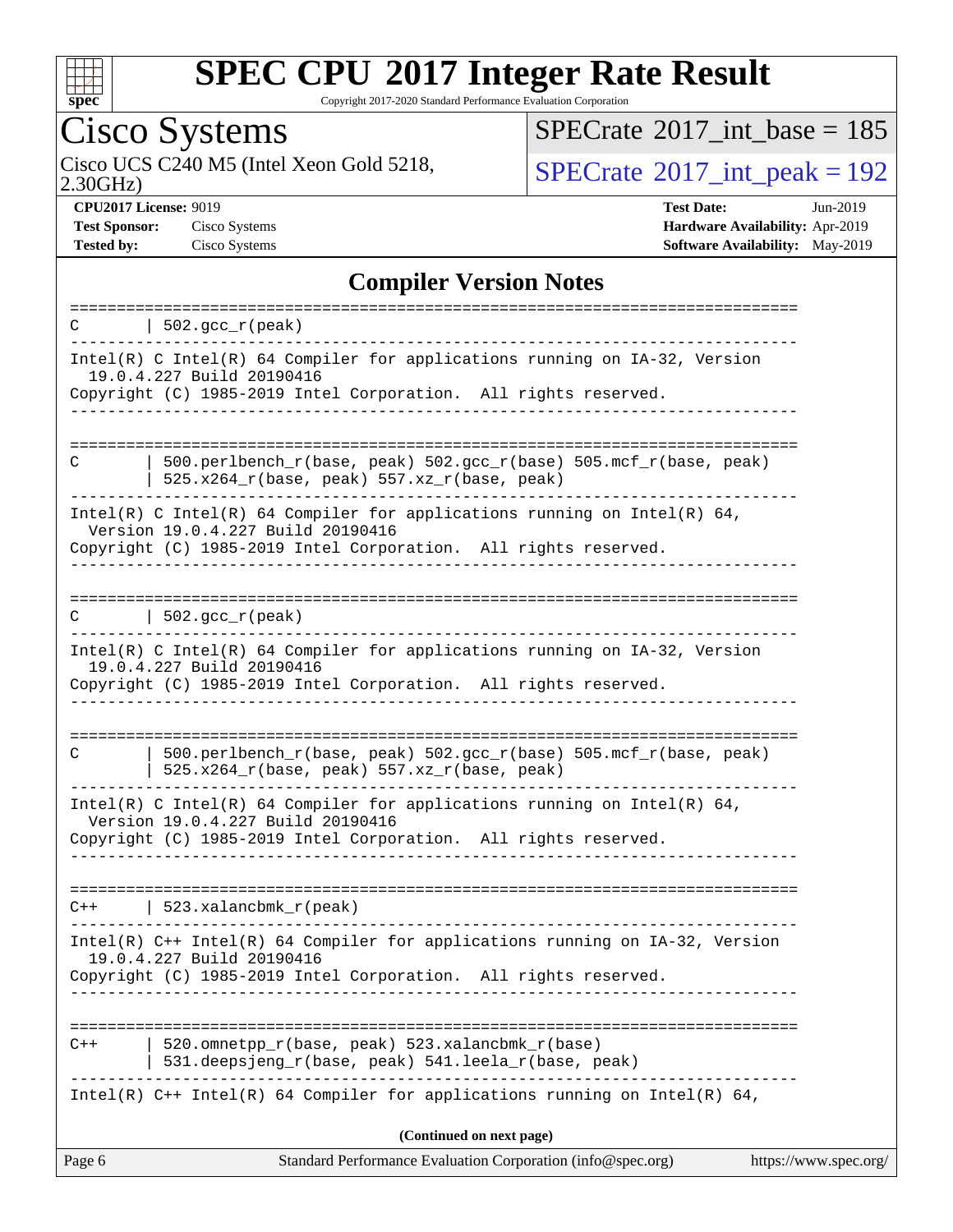

Copyright 2017-2020 Standard Performance Evaluation Corporation

## Cisco Systems

 $SPECrate$ <sup>®</sup>[2017\\_int\\_base =](http://www.spec.org/auto/cpu2017/Docs/result-fields.html#SPECrate2017intbase) 185

Cisco UCS C240 M5 (Intel Xeon Gold 5218,  $SPECrate^{\circ}2017\_int\_peak = 192$  $SPECrate^{\circ}2017\_int\_peak = 192$ 

2.30GHz)

| $\mathbf{v}$ . $\mathbf{v}$ . The state $\mathbf{v}$ |              |
|------------------------------------------------------|--------------|
| <b>Test Sponsor:</b>                                 | Cisco Systen |
| Tested by:                                           | Cisco System |

**[CPU2017 License:](http://www.spec.org/auto/cpu2017/Docs/result-fields.html#CPU2017License)** 9019 **[Test Date:](http://www.spec.org/auto/cpu2017/Docs/result-fields.html#TestDate)** Jun-2019 **[Test Sponsor:](http://www.spec.org/auto/cpu2017/Docs/result-fields.html#TestSponsor)** Cisco Systems **[Hardware Availability:](http://www.spec.org/auto/cpu2017/Docs/result-fields.html#HardwareAvailability)** Apr-2019 **[Tested by:](http://www.spec.org/auto/cpu2017/Docs/result-fields.html#Testedby)** Cisco Systems **[Software Availability:](http://www.spec.org/auto/cpu2017/Docs/result-fields.html#SoftwareAvailability)** May-2019

#### **[Compiler Version Notes \(Continued\)](http://www.spec.org/auto/cpu2017/Docs/result-fields.html#CompilerVersionNotes)**

| Version 19.0.4.227 Build 20190416<br>Copyright (C) 1985-2019 Intel Corporation. All rights reserved.                                                                                   |
|----------------------------------------------------------------------------------------------------------------------------------------------------------------------------------------|
| $C++$   523.xalancbmk $r(\text{peak})$                                                                                                                                                 |
| Intel(R) C++ Intel(R) 64 Compiler for applications running on IA-32, Version<br>19.0.4.227 Build 20190416<br>Copyright (C) 1985-2019 Intel Corporation. All rights reserved.           |
| 520.omnetpp $r(base, peak)$ 523.xalancbmk $r(base)$<br>$C++$<br>531.deepsjeng_r(base, peak) 541.leela_r(base, peak)                                                                    |
| Intel(R) $C++$ Intel(R) 64 Compiler for applications running on Intel(R) 64,<br>Version 19.0.4.227 Build 20190416<br>Copyright (C) 1985-2019 Intel Corporation. All rights reserved.   |
| Fortran   548.exchange2 $r(base, peak)$                                                                                                                                                |
| Intel(R) Fortran Intel(R) 64 Compiler for applications running on Intel(R)<br>64, Version 19.0.4.227 Build 20190416<br>Copyright (C) 1985-2019 Intel Corporation. All rights reserved. |

#### **[Base Compiler Invocation](http://www.spec.org/auto/cpu2017/Docs/result-fields.html#BaseCompilerInvocation)**

[C benchmarks](http://www.spec.org/auto/cpu2017/Docs/result-fields.html#Cbenchmarks): [icc -m64 -std=c11](http://www.spec.org/cpu2017/results/res2019q3/cpu2017-20190708-15923.flags.html#user_CCbase_intel_icc_64bit_c11_33ee0cdaae7deeeab2a9725423ba97205ce30f63b9926c2519791662299b76a0318f32ddfffdc46587804de3178b4f9328c46fa7c2b0cd779d7a61945c91cd35)

[C++ benchmarks:](http://www.spec.org/auto/cpu2017/Docs/result-fields.html#CXXbenchmarks) [icpc -m64](http://www.spec.org/cpu2017/results/res2019q3/cpu2017-20190708-15923.flags.html#user_CXXbase_intel_icpc_64bit_4ecb2543ae3f1412ef961e0650ca070fec7b7afdcd6ed48761b84423119d1bf6bdf5cad15b44d48e7256388bc77273b966e5eb805aefd121eb22e9299b2ec9d9)

[Fortran benchmarks](http://www.spec.org/auto/cpu2017/Docs/result-fields.html#Fortranbenchmarks): [ifort -m64](http://www.spec.org/cpu2017/results/res2019q3/cpu2017-20190708-15923.flags.html#user_FCbase_intel_ifort_64bit_24f2bb282fbaeffd6157abe4f878425411749daecae9a33200eee2bee2fe76f3b89351d69a8130dd5949958ce389cf37ff59a95e7a40d588e8d3a57e0c3fd751)

### **[Base Portability Flags](http://www.spec.org/auto/cpu2017/Docs/result-fields.html#BasePortabilityFlags)**

500.perlbench\_r: [-DSPEC\\_LP64](http://www.spec.org/cpu2017/results/res2019q3/cpu2017-20190708-15923.flags.html#b500.perlbench_r_basePORTABILITY_DSPEC_LP64) [-DSPEC\\_LINUX\\_X64](http://www.spec.org/cpu2017/results/res2019q3/cpu2017-20190708-15923.flags.html#b500.perlbench_r_baseCPORTABILITY_DSPEC_LINUX_X64)

**(Continued on next page)**

Page 7 Standard Performance Evaluation Corporation [\(info@spec.org\)](mailto:info@spec.org) <https://www.spec.org/>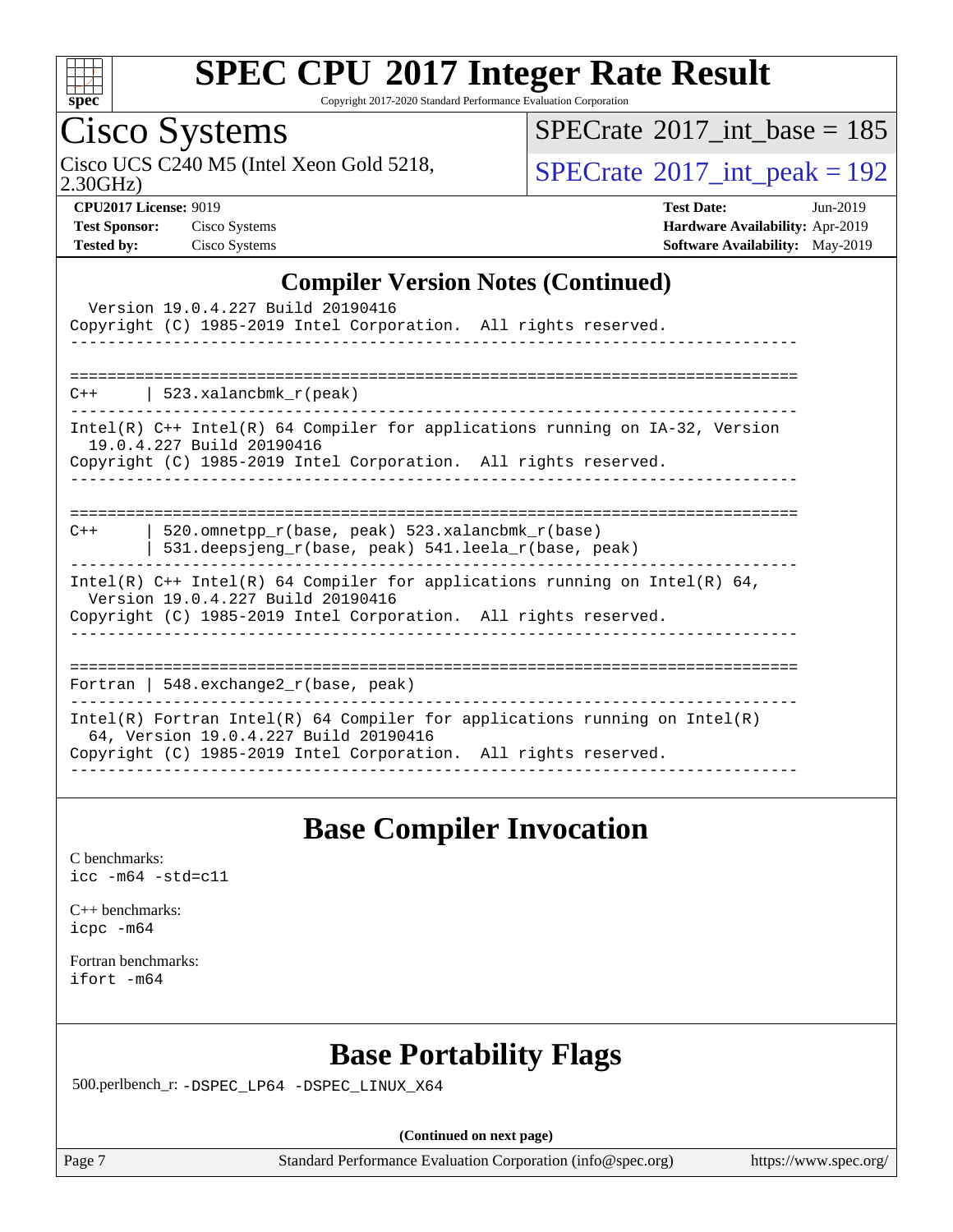

Copyright 2017-2020 Standard Performance Evaluation Corporation

## Cisco Systems

2.30GHz) Cisco UCS C240 M5 (Intel Xeon Gold 5218,  $SPECTate@2017$ \_int\_peak = 192

 $SPECrate$ <sup>®</sup>[2017\\_int\\_base =](http://www.spec.org/auto/cpu2017/Docs/result-fields.html#SPECrate2017intbase) 185

**[CPU2017 License:](http://www.spec.org/auto/cpu2017/Docs/result-fields.html#CPU2017License)** 9019 **[Test Date:](http://www.spec.org/auto/cpu2017/Docs/result-fields.html#TestDate)** Jun-2019 **[Test Sponsor:](http://www.spec.org/auto/cpu2017/Docs/result-fields.html#TestSponsor)** Cisco Systems **[Hardware Availability:](http://www.spec.org/auto/cpu2017/Docs/result-fields.html#HardwareAvailability)** Apr-2019 **[Tested by:](http://www.spec.org/auto/cpu2017/Docs/result-fields.html#Testedby)** Cisco Systems **[Software Availability:](http://www.spec.org/auto/cpu2017/Docs/result-fields.html#SoftwareAvailability)** May-2019

### **[Base Portability Flags \(Continued\)](http://www.spec.org/auto/cpu2017/Docs/result-fields.html#BasePortabilityFlags)**

 502.gcc\_r: [-DSPEC\\_LP64](http://www.spec.org/cpu2017/results/res2019q3/cpu2017-20190708-15923.flags.html#suite_basePORTABILITY502_gcc_r_DSPEC_LP64) 505.mcf\_r: [-DSPEC\\_LP64](http://www.spec.org/cpu2017/results/res2019q3/cpu2017-20190708-15923.flags.html#suite_basePORTABILITY505_mcf_r_DSPEC_LP64) 520.omnetpp\_r: [-DSPEC\\_LP64](http://www.spec.org/cpu2017/results/res2019q3/cpu2017-20190708-15923.flags.html#suite_basePORTABILITY520_omnetpp_r_DSPEC_LP64) 523.xalancbmk\_r: [-DSPEC\\_LP64](http://www.spec.org/cpu2017/results/res2019q3/cpu2017-20190708-15923.flags.html#suite_basePORTABILITY523_xalancbmk_r_DSPEC_LP64) [-DSPEC\\_LINUX](http://www.spec.org/cpu2017/results/res2019q3/cpu2017-20190708-15923.flags.html#b523.xalancbmk_r_baseCXXPORTABILITY_DSPEC_LINUX) 525.x264\_r: [-DSPEC\\_LP64](http://www.spec.org/cpu2017/results/res2019q3/cpu2017-20190708-15923.flags.html#suite_basePORTABILITY525_x264_r_DSPEC_LP64) 531.deepsjeng\_r: [-DSPEC\\_LP64](http://www.spec.org/cpu2017/results/res2019q3/cpu2017-20190708-15923.flags.html#suite_basePORTABILITY531_deepsjeng_r_DSPEC_LP64) 541.leela\_r: [-DSPEC\\_LP64](http://www.spec.org/cpu2017/results/res2019q3/cpu2017-20190708-15923.flags.html#suite_basePORTABILITY541_leela_r_DSPEC_LP64) 548.exchange2\_r: [-DSPEC\\_LP64](http://www.spec.org/cpu2017/results/res2019q3/cpu2017-20190708-15923.flags.html#suite_basePORTABILITY548_exchange2_r_DSPEC_LP64) 557.xz\_r: [-DSPEC\\_LP64](http://www.spec.org/cpu2017/results/res2019q3/cpu2017-20190708-15923.flags.html#suite_basePORTABILITY557_xz_r_DSPEC_LP64)

### **[Base Optimization Flags](http://www.spec.org/auto/cpu2017/Docs/result-fields.html#BaseOptimizationFlags)**

#### [C benchmarks](http://www.spec.org/auto/cpu2017/Docs/result-fields.html#Cbenchmarks):

```
-Wl,-z,muldefs -xCORE-AVX512 -ipo -O3 -no-prec-div
-qopt-mem-layout-trans=4
-L/usr/local/IntelCompiler19/compilers_and_libraries_2019.4.227/linux/compiler/lib/intel64
-lqkmalloc
```
#### [C++ benchmarks](http://www.spec.org/auto/cpu2017/Docs/result-fields.html#CXXbenchmarks):

```
-Wl,-z,muldefs -xCORE-AVX512 -ipo -O3 -no-prec-div
-qopt-mem-layout-trans=4
-L/usr/local/IntelCompiler19/compilers_and_libraries_2019.4.227/linux/compiler/lib/intel64
-lqkmalloc
```
#### [Fortran benchmarks](http://www.spec.org/auto/cpu2017/Docs/result-fields.html#Fortranbenchmarks):

```
-Wl,-z,muldefs -xCORE-AVX512 -ipo -O3 -no-prec-div
-qopt-mem-layout-trans=4 -nostandard-realloc-lhs -align array32byte
-L/usr/local/IntelCompiler19/compilers_and_libraries_2019.4.227/linux/compiler/lib/intel64
-lqkmalloc
```
### **[Peak Compiler Invocation](http://www.spec.org/auto/cpu2017/Docs/result-fields.html#PeakCompilerInvocation)**

[C benchmarks \(except as noted below\)](http://www.spec.org/auto/cpu2017/Docs/result-fields.html#Cbenchmarksexceptasnotedbelow): [icc -m64 -std=c11](http://www.spec.org/cpu2017/results/res2019q3/cpu2017-20190708-15923.flags.html#user_CCpeak_intel_icc_64bit_c11_33ee0cdaae7deeeab2a9725423ba97205ce30f63b9926c2519791662299b76a0318f32ddfffdc46587804de3178b4f9328c46fa7c2b0cd779d7a61945c91cd35)

502.gcc\_r: [icc -m32 -std=c11 -L/usr/local/IntelCompiler19/compilers\\_and\\_libraries\\_2019.4.227/linux/compiler/lib/ia32\\_lin](http://www.spec.org/cpu2017/results/res2019q3/cpu2017-20190708-15923.flags.html#user_peakCCLD502_gcc_r_intel_icc_38a193a897536fa645efb1dc6ac2bea2bddbbe56f130e144a606d1b2649003f27c79f8814020c1f9355cbbf0d7ab0d194a7a979ee1e2a95641bbb8cf571aac7b)

#### [C++ benchmarks \(except as noted below\)](http://www.spec.org/auto/cpu2017/Docs/result-fields.html#CXXbenchmarksexceptasnotedbelow): [icpc -m64](http://www.spec.org/cpu2017/results/res2019q3/cpu2017-20190708-15923.flags.html#user_CXXpeak_intel_icpc_64bit_4ecb2543ae3f1412ef961e0650ca070fec7b7afdcd6ed48761b84423119d1bf6bdf5cad15b44d48e7256388bc77273b966e5eb805aefd121eb22e9299b2ec9d9)

523.xalancbmk\_r: [icpc -m32 -L/usr/local/IntelCompiler19/compilers\\_and\\_libraries\\_2019.4.227/linux/compiler/lib/ia32\\_lin](http://www.spec.org/cpu2017/results/res2019q3/cpu2017-20190708-15923.flags.html#user_peakCXXLD523_xalancbmk_r_intel_icpc_840f965b38320ad10acba6032d6ca4c816e722c432c250f3408feae347068ba449f694544a48cf12cd3bde3495e328e6747ab0f629c2925d3062e2ee144af951)

**(Continued on next page)**

Page 8 Standard Performance Evaluation Corporation [\(info@spec.org\)](mailto:info@spec.org) <https://www.spec.org/>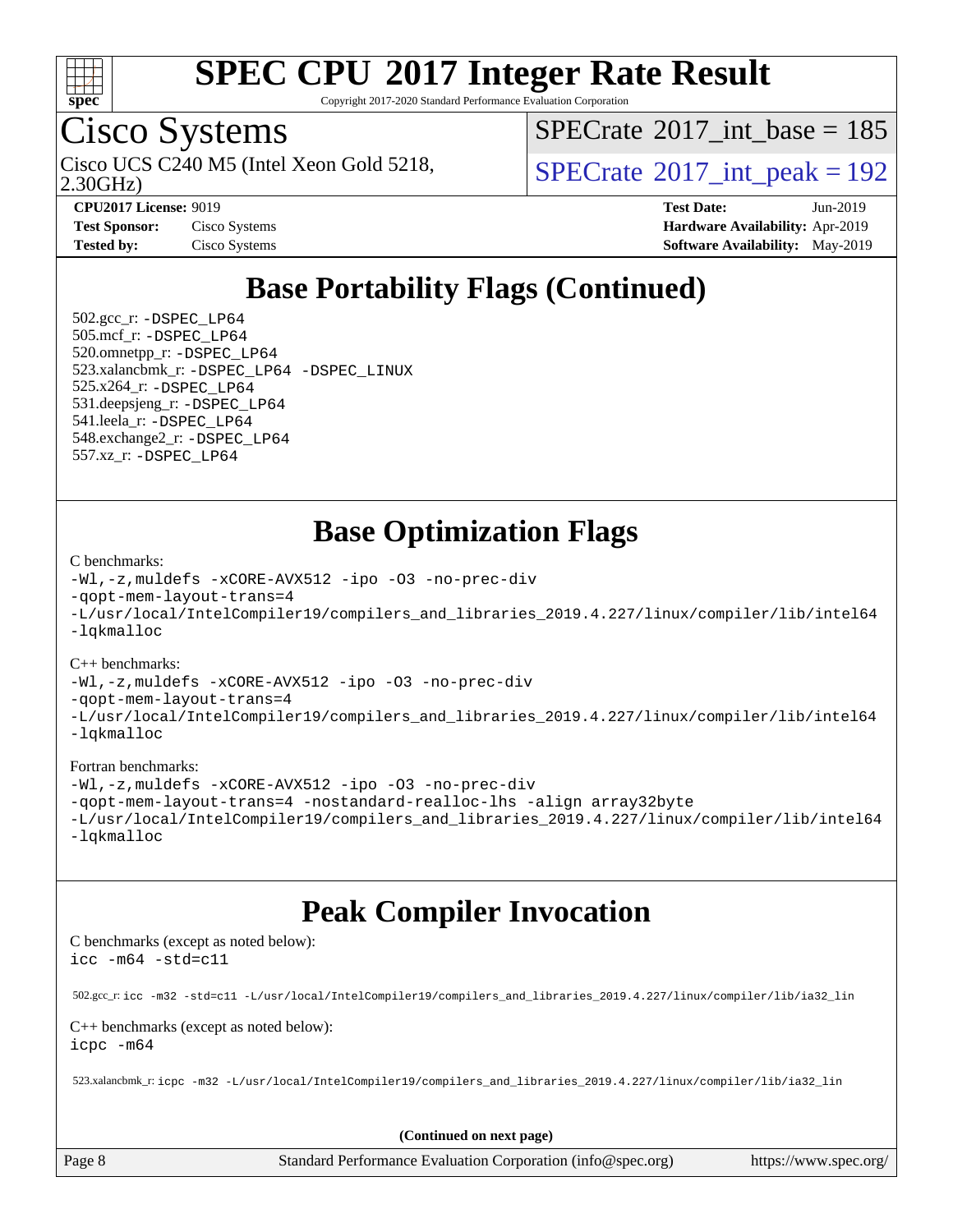

Copyright 2017-2020 Standard Performance Evaluation Corporation

## Cisco Systems

 $SPECrate$ <sup>®</sup>[2017\\_int\\_base =](http://www.spec.org/auto/cpu2017/Docs/result-fields.html#SPECrate2017intbase) 185

Cisco UCS C240 M5 (Intel Xeon Gold 5218,  $\vert$ [SPECrate](http://www.spec.org/auto/cpu2017/Docs/result-fields.html#SPECrate2017intpeak)®[2017\\_int\\_peak = 1](http://www.spec.org/auto/cpu2017/Docs/result-fields.html#SPECrate2017intpeak)92

2.30GHz)

**[CPU2017 License:](http://www.spec.org/auto/cpu2017/Docs/result-fields.html#CPU2017License)** 9019 **[Test Date:](http://www.spec.org/auto/cpu2017/Docs/result-fields.html#TestDate)** Jun-2019 **[Test Sponsor:](http://www.spec.org/auto/cpu2017/Docs/result-fields.html#TestSponsor)** Cisco Systems **[Hardware Availability:](http://www.spec.org/auto/cpu2017/Docs/result-fields.html#HardwareAvailability)** Apr-2019 **[Tested by:](http://www.spec.org/auto/cpu2017/Docs/result-fields.html#Testedby)** Cisco Systems **[Software Availability:](http://www.spec.org/auto/cpu2017/Docs/result-fields.html#SoftwareAvailability)** May-2019

### **[Peak Compiler Invocation \(Continued\)](http://www.spec.org/auto/cpu2017/Docs/result-fields.html#PeakCompilerInvocation)**

[Fortran benchmarks](http://www.spec.org/auto/cpu2017/Docs/result-fields.html#Fortranbenchmarks):

[ifort -m64](http://www.spec.org/cpu2017/results/res2019q3/cpu2017-20190708-15923.flags.html#user_FCpeak_intel_ifort_64bit_24f2bb282fbaeffd6157abe4f878425411749daecae9a33200eee2bee2fe76f3b89351d69a8130dd5949958ce389cf37ff59a95e7a40d588e8d3a57e0c3fd751)

**[Peak Portability Flags](http://www.spec.org/auto/cpu2017/Docs/result-fields.html#PeakPortabilityFlags)**

 500.perlbench\_r: [-DSPEC\\_LP64](http://www.spec.org/cpu2017/results/res2019q3/cpu2017-20190708-15923.flags.html#b500.perlbench_r_peakPORTABILITY_DSPEC_LP64) [-DSPEC\\_LINUX\\_X64](http://www.spec.org/cpu2017/results/res2019q3/cpu2017-20190708-15923.flags.html#b500.perlbench_r_peakCPORTABILITY_DSPEC_LINUX_X64) 502.gcc\_r: [-D\\_FILE\\_OFFSET\\_BITS=64](http://www.spec.org/cpu2017/results/res2019q3/cpu2017-20190708-15923.flags.html#user_peakPORTABILITY502_gcc_r_file_offset_bits_64_5ae949a99b284ddf4e95728d47cb0843d81b2eb0e18bdfe74bbf0f61d0b064f4bda2f10ea5eb90e1dcab0e84dbc592acfc5018bc955c18609f94ddb8d550002c) 505.mcf\_r: [-DSPEC\\_LP64](http://www.spec.org/cpu2017/results/res2019q3/cpu2017-20190708-15923.flags.html#suite_peakPORTABILITY505_mcf_r_DSPEC_LP64) 520.omnetpp\_r: [-DSPEC\\_LP64](http://www.spec.org/cpu2017/results/res2019q3/cpu2017-20190708-15923.flags.html#suite_peakPORTABILITY520_omnetpp_r_DSPEC_LP64) 523.xalancbmk\_r: [-D\\_FILE\\_OFFSET\\_BITS=64](http://www.spec.org/cpu2017/results/res2019q3/cpu2017-20190708-15923.flags.html#user_peakPORTABILITY523_xalancbmk_r_file_offset_bits_64_5ae949a99b284ddf4e95728d47cb0843d81b2eb0e18bdfe74bbf0f61d0b064f4bda2f10ea5eb90e1dcab0e84dbc592acfc5018bc955c18609f94ddb8d550002c) [-DSPEC\\_LINUX](http://www.spec.org/cpu2017/results/res2019q3/cpu2017-20190708-15923.flags.html#b523.xalancbmk_r_peakCXXPORTABILITY_DSPEC_LINUX) 525.x264\_r: [-DSPEC\\_LP64](http://www.spec.org/cpu2017/results/res2019q3/cpu2017-20190708-15923.flags.html#suite_peakPORTABILITY525_x264_r_DSPEC_LP64) 531.deepsjeng\_r: [-DSPEC\\_LP64](http://www.spec.org/cpu2017/results/res2019q3/cpu2017-20190708-15923.flags.html#suite_peakPORTABILITY531_deepsjeng_r_DSPEC_LP64) 541.leela\_r: [-DSPEC\\_LP64](http://www.spec.org/cpu2017/results/res2019q3/cpu2017-20190708-15923.flags.html#suite_peakPORTABILITY541_leela_r_DSPEC_LP64) 548.exchange2\_r: [-DSPEC\\_LP64](http://www.spec.org/cpu2017/results/res2019q3/cpu2017-20190708-15923.flags.html#suite_peakPORTABILITY548_exchange2_r_DSPEC_LP64) 557.xz\_r: [-DSPEC\\_LP64](http://www.spec.org/cpu2017/results/res2019q3/cpu2017-20190708-15923.flags.html#suite_peakPORTABILITY557_xz_r_DSPEC_LP64)

## **[Peak Optimization Flags](http://www.spec.org/auto/cpu2017/Docs/result-fields.html#PeakOptimizationFlags)**

[C benchmarks](http://www.spec.org/auto/cpu2017/Docs/result-fields.html#Cbenchmarks):

```
(info@spec.org)https://www.spec.org/
  500.perlbench_r: -Wl,-z,muldefs -prof-gen(pass 1) -prof-use(pass 2) -ipo
-xCORE-AVX512 -O3 -no-prec-div -qopt-mem-layout-trans=4
-fno-strict-overflow
-L/usr/local/IntelCompiler19/compilers_and_libraries_2019.4.227/linux/compiler/lib/intel64
-lqkmalloc
  502.gcc_r: -Wl,-z,muldefs -prof-gen(pass 1) -prof-use(pass 2) -ipo
-xCORE-AVX512 -O3 -no-prec-div -qopt-mem-layout-trans=4
-L/usr/local/je5.0.1-32/lib -ljemalloc
  505.mcf_r: -Wl,-z,muldefs -xCORE-AVX512 -ipo -O3 -no-prec-div
-qopt-mem-layout-trans=4
-L/usr/local/IntelCompiler19/compilers_and_libraries_2019.4.227/linux/compiler/lib/intel64
-lqkmalloc
  525.x264_r: -Wl,-z,muldefs -xCORE-AVX512 -ipo -O3 -no-prec-div
-qopt-mem-layout-trans=4 -fno-alias
-L/usr/local/IntelCompiler19/compilers_and_libraries_2019.4.227/linux/compiler/lib/intel64
-lqkmalloc
  557.xz_r: Same as 505.mcf_r
                                    (Continued on next page)
```